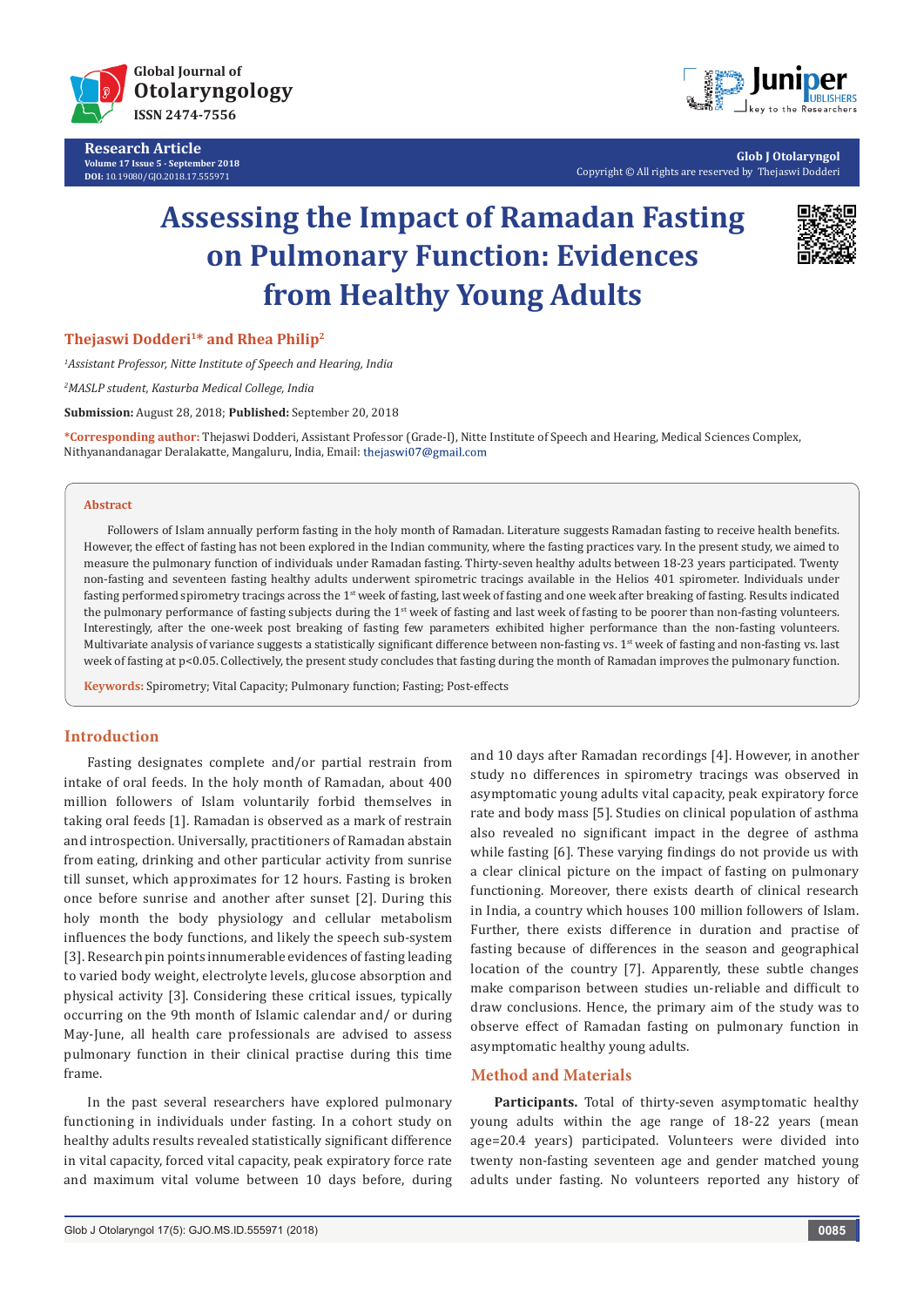speech, neurological, pulmonary, cardiac problems and/or substance abuse. The inclusionary criteria considered for fasting volunteers were complete restrain from consuming food and water for continuous 12 hours (from sunrise till sunset).

**Instrumentation.** Helios 401 (RMS, Haryana, India) spirometer was used to assess pulmonary function. It is a hand-held apparatus consisting of a turbine transducer housed within the main unit and is connected to a detachable mouth piece. Pulses generated by the volunteers are picked up by the sensitive transducer amplifies and forwards the information to the Micro Controller.

**Procedure.** Spirometric tracings were performed in the Voice Laboratory of a multi-disciplinary teaching hospital. Volunteers completed the spirometry tracings seated comfortably on a chair with their foot placed firm on the ground. Daily calibration check was performed prior to data collection. Live demonstration of the manoeuvres was given by the clinician followed by hands on practice to all the volunteers. Spirometric tracing for fasting volunteers were performed across three sessions: 1st week of fasting, last week of fasting and one week after breaking of fasting. Disposable mouthpiece was attached to the rim of the hand piece and volunteers were directed to blow air from the mouth while maintaining a tight lip seal across the mouth piece. Following which Vital capacity (VC), Forced Vital Capacity (FVC), Inspiratory Capacity (IC), Inspiratory Reserve Volume (IRV), Expiratory Reserve Volume (ERV), Tidal Volume (TV), Total Inspiration Time (Ti) and Total Expiration Time (Te) data was tabulated. Statistical testing was performed by Statistical Package for the Social Sciences (Version 17).





The results of present study, represented in Figures 1-3, suggest that non-fasting volunteers pulmonary functioning to be better than fasting volunteers. Comparing the volunteer's performance across different phases of fasting, 1st week of fasting had the poorest performance followed by 4th week of fasting. Interestingly, post one week breaking of fasting few parameters exhibited higher performance than the non-fasting volunteers. Collectively, these results provide evidence on increased pulmonary function after fasting during month of Ramadan. Multivariate analysis of variance with main effects of fasting as the variable between non-fasting and fasting volunteers suggested statistically significant difference for: non-fasting vs. 1st week of fasting for-FVC [F (1,1.495)= 10.512; p=0.003], SVC [F(1,1.161)=6.6445; p=0.01], IC [F(1, 0.594)=7.388; p=0.01], IRV [F(1,0.361)=5.223; p=0.02], and Te [F(1, 0.496)=3.969; p=0.05] parameters; non-fasting vs. last week of fasting across-FVC  $[F(1,0.714)=3.050; p=0.05]$ ; and non-fasting vs. 1st week post breaking of fasting only for IRV [F(1,0.251)=3.382; p=0.05]. Repeated measures of analysis of variance were applied to observe main effects of fasting within volunteers under fasting. The results revealed no statistically significant difference at p>0.05.



## **Discussion**

In this study we aimed to investigate pulmonary function of individuals practicing fasting in the holy month of Ramadan. Comparing spirometric tracings between non-fasting vs fasting volunteers, the results suggest better pulmonary functioning in non-fasting volunteers and fasting volunteers catching up in the 1<sup>st</sup> week post breaking of fasting. Reduced pulmonary functions during fasting could be due to varying physiological status of the fasting volunteers. Researchers have enumerated that reduced fluid content and electrolytes level are common during the initial stages of fasting [8]. This in-turn would have lead to dehydration and dryness of the respiratory tract. As a consequence, fasting volunteers may have had broncho-constriction, thereby acting